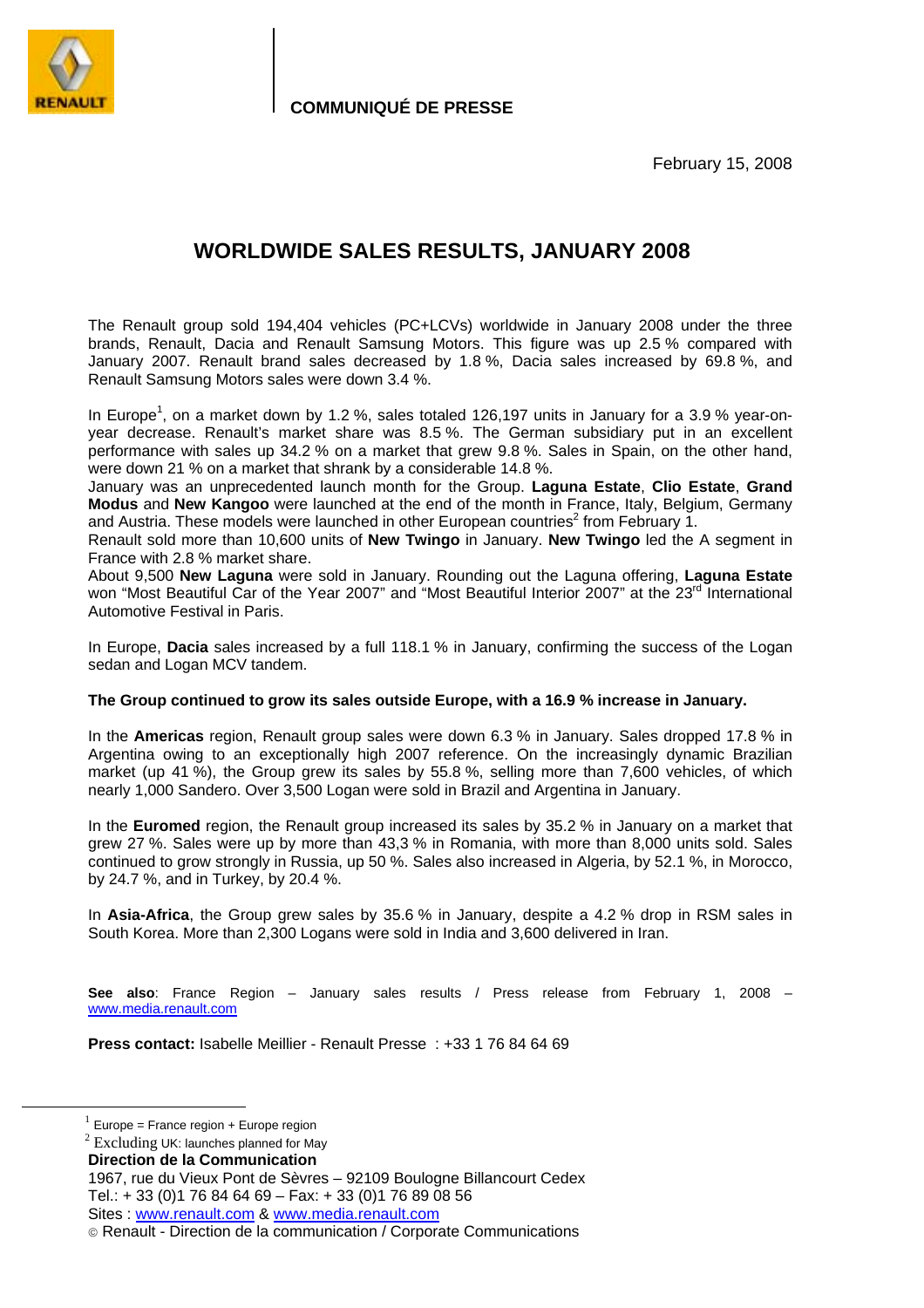## **Sales total by brand**

|                                 | January*     |              |             | <b>Total</b> |         |             |
|---------------------------------|--------------|--------------|-------------|--------------|---------|-------------|
|                                 | January 2008 | January 2007 | % variation | 2008         | 2007    | % variation |
| <b>RENAULT</b>                  |              |              |             |              |         |             |
| PC.                             | 137 182      | 137 403      | $-0.2%$     | 137 182      | 137 403 | $-0.2%$     |
| LCV                             | 28 554       | 31 317       | $-8.8%$     | 28 554       | 31 317  | $-8.8%$     |
| <b>PC+LCV</b>                   | 165 736      | 168720       | $-1.8%$     | 165736       | 168720  | $-1.8%$     |
| <b>RENAULT - SAMSUNG-MOTORS</b> |              |              |             |              |         |             |
| <b>VP</b>                       | 9 2 2 7      | 9553         | $-3.4%$     | 9 2 2 7      | 9553    | $-3.4%$     |
| <b>DACIA</b>                    |              |              |             |              |         |             |
| PC                              | 18 470       | 11 4 14      | $+61.8%$    | 18 470       | 11 414  | $+61.8%$    |
| LCV                             | 971          | 32           | $^{+++}$    | 971          | 32      | $^{+++}$    |
| <b>PC+LCV</b>                   | 19441        | 11 446       | $+69.8%$    | 19 441       | 11 446  | +69.8%      |
| <b>RENAULT Group</b>            |              |              |             |              |         |             |
| PC.                             | 164 879      | 158 370      | $+4.1%$     | 164 879      | 158 370 | $+4.1%$     |
| LCV                             | 29 5 25      | 31 349       | $-5.8%$     | 29 5 25      | 31 349  | $-5.8%$     |
| <b>PC+LCV</b>                   | 194 404      | 189719       | $+2.5%$     | 194 404      | 189719  | $+2.5%$     |

**+++** : more than 500% increase

## **Total sales by region**

|                                    | January*     |              |             | Total   |         |             |
|------------------------------------|--------------|--------------|-------------|---------|---------|-------------|
|                                    | January 2008 | January 2007 | % variation | 2008    | 2007    | % variation |
| France                             | 50 613       | 53 214       | $-4.9%$     | 50 613  | 53 214  | $-4.9%$     |
| Europe* (excl. France)             | 75 584       | 78 143       | $-3.3%$     | 75 584  | 78 143  | $-3.3%$     |
| <b>Total France + Europe</b>       | 126 197      | 131 357      | $-3.9%$     | 126 197 | 131 357 | $-3.9%$     |
| Euromed **                         | 25 490       | 18856        | $+35.2%$    | 25 4 90 | 18856   | $+35.2%$    |
| Americas                           | 24 276       | 25 909       | $-6.3%$     | 24 276  | 25 909  | $-6.3%$     |
| Asia-Africa                        | 18 441       | 13 597       | +35.6%      | 18 441  | 13 597  | +35.6%      |
| <b>Total excl. France + Europe</b> | 68 207       | 58 362       | $+16.9%$    | 68 207  | 58 362  | $+16.9%$    |
| Total                              | 194 404      | 189719       | $+2.5%$     | 194 404 | 189719  | $+2.5%$     |

\* Sales

\*\* Europe = appendix 1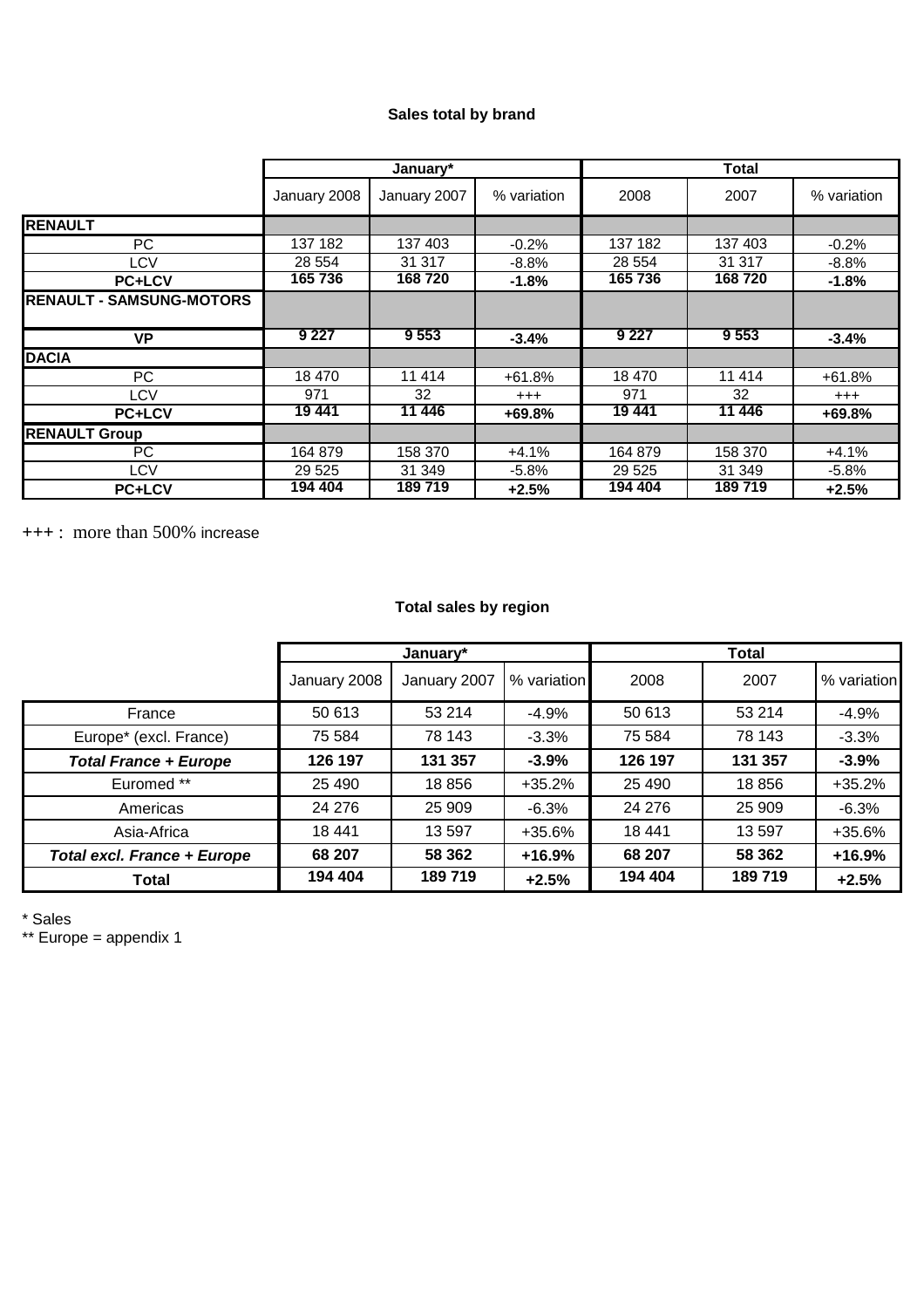# **Renault group's ten main markets at end-January 2008**

| <b>Countries</b>            | <b>Volumes PC+LCV (1)</b> | <b>Market share</b> |
|-----------------------------|---------------------------|---------------------|
| <b>FRANCE</b>               | 49 835                    | 25.0%               |
| <b>ITALY</b>                | 13 4 18                   | 5.3%                |
| <b>GERMANY</b>              | 12 6 29                   | 5.3%                |
| <b>SPAIN+CANARY ISLANDS</b> | 12 3 36                   | 10.5%               |
| <b>ARGENTINA</b>            | 10773                     | 13.2%               |
| <b>SOUTH KOREA</b>          | 9 0 4 4                   | 8.8%                |
| <b>UNITED KINGDOM</b>       | 8860                      | 4.8%                |
| <b>ROMANIA</b>              | 8 2 1 9                   | 36.5%               |
| <b>BRAZIL</b>               | 7670                      | 3.7%                |
| <b>RUSSIA</b>               | 5 6 9 1                   | 3.3%                |

| (1) Registrations         |         |
|---------------------------|---------|
| * Dacia                   | 6 3 7 0 |
| * Renault                 | 1849    |
| ** Renault Samsung Motors | 9 0 4 4 |